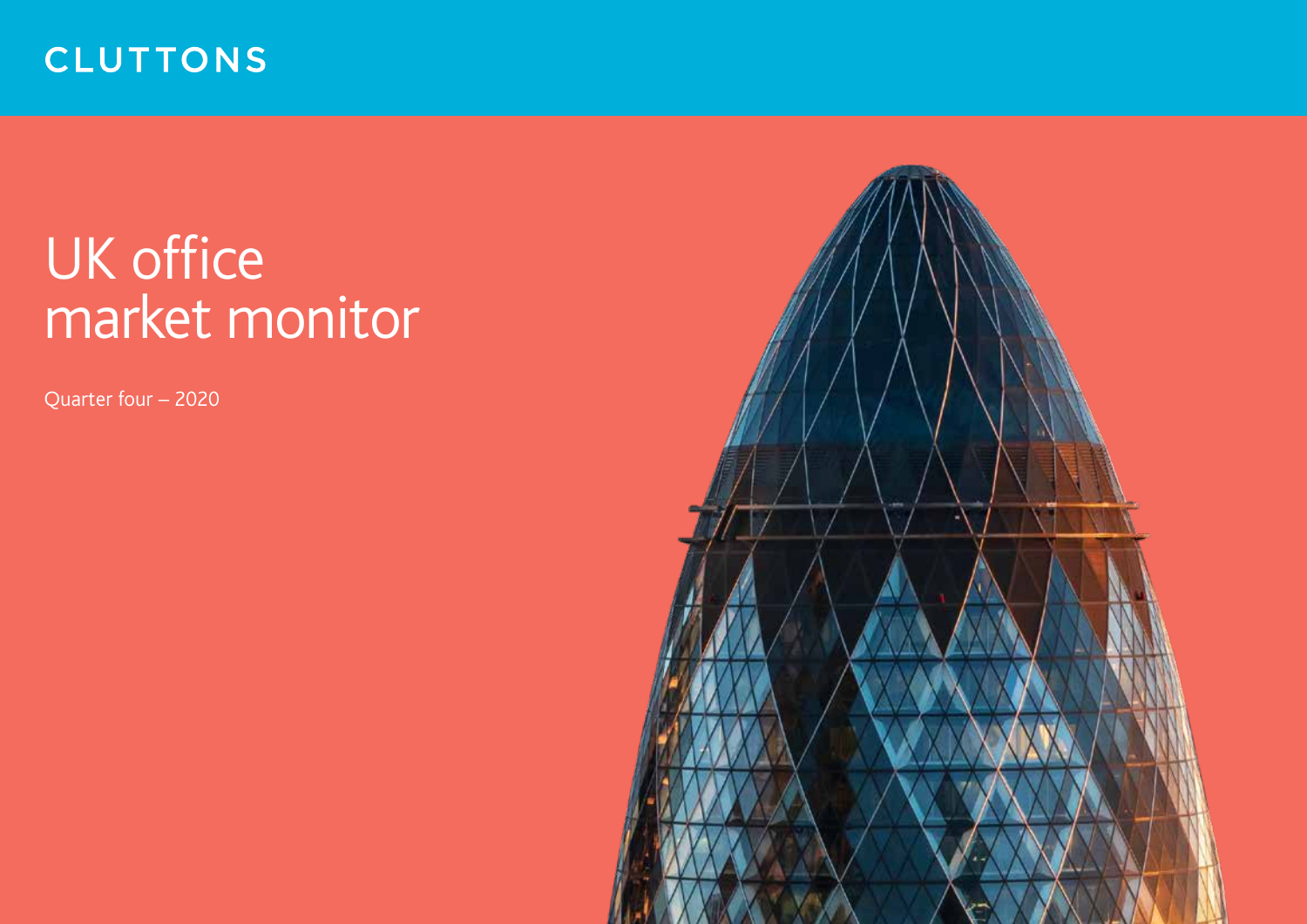Cluttons market monitors track investment and occupier activity across the office, retail and industrial sectors. This edition focuses on the office market in central London and the 'Big 6' regional centres of Bristol, Birmingham, Leeds, Manchester, Glasgow and Edinburgh. We hope you find it informative.



# In this report

| Note from Cluttons            |     |
|-------------------------------|-----|
| Central London                |     |
| <b>Big 6 regional centres</b> | '15 |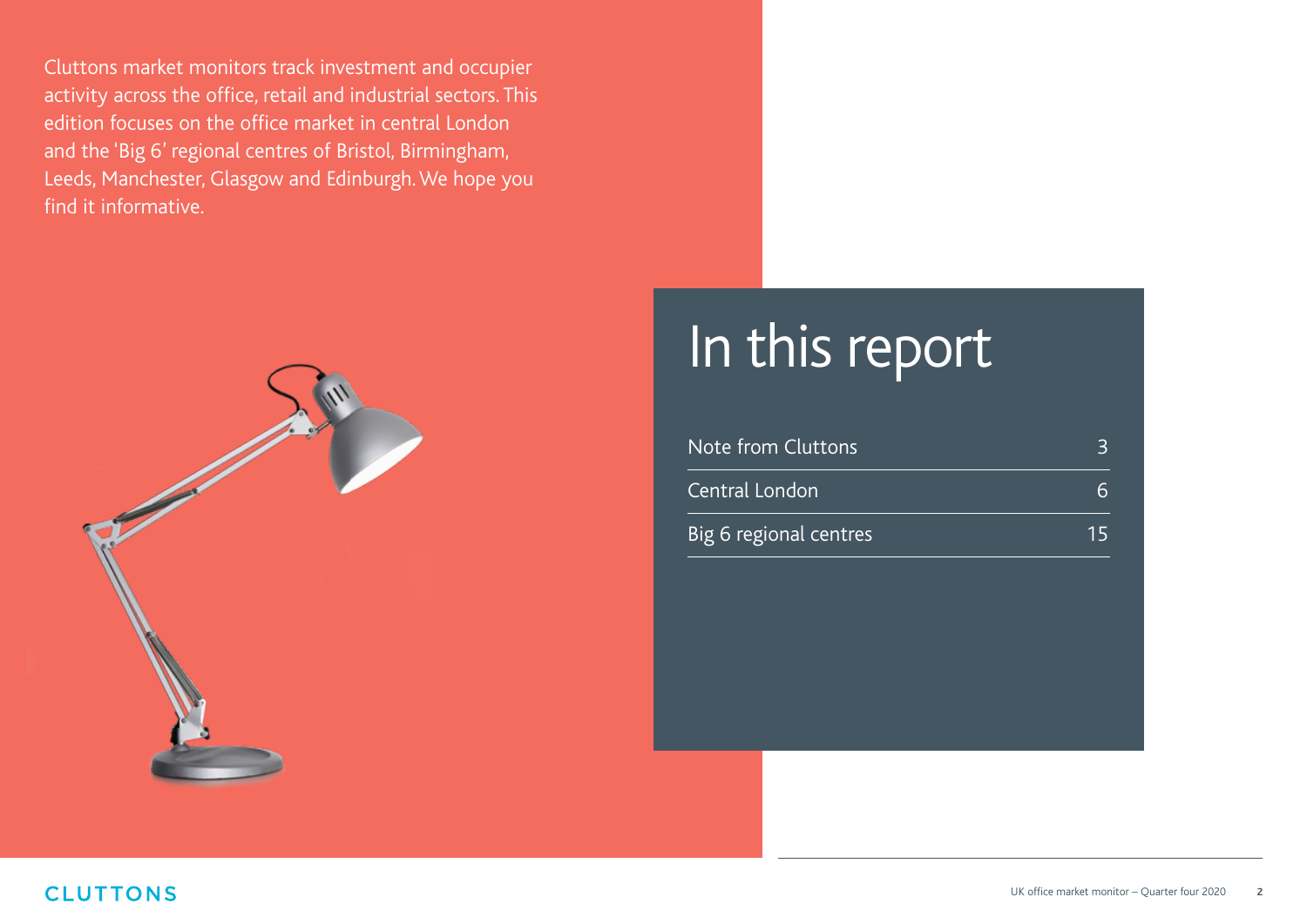

Take-up across all the UK's major office centres has been on a declining trend since the end of 2018. Not surprisingly, this trend continued through 2020; central London office take-up was the lowest in any year since at least 2003.

Availability has increased in 2020 across all central London submarkets (except Docklands) and all Big 6 regional centres. The UKs' development pipeline shows above average levels of construction, but almost 70% of space completing in the next two years is pre-let.

Central London rental values grew strongly as the economy emerged from the Global Financial Crisis of 2008 but growth has been limited since 2016. Rental values in the Big 6 remained depressed for longer post-2008 but grew strongly from 2016. According to the latest quarterly data from MSCI, across all centres, rental growth is now non-existent.

Office investment markets had limited liquidity in Q2 and Q3 2020 but rebounded strongly in Q4. Central London offices market. Historically, overseas investors have been responsible for 70% of all central London purchases and 35% of Big 6 office transactions.

Central London capital values fell 6% in 2020 and the value of regional offices decreased 4%. After a strong recovery, central London office yields are now lower than in June 2007. This is not true for the Big 6 office centres. Consequently, they offer an income return of 5% compared to an income return of less than offices may well outperform central London offices. 3.5% in central London.

### FINDINGS THE EXPERIMENT OF THE EXPERIMENT ON THE EXPERIMENT ON THE EXPERIMENT ON THE EXPERIMENT OF THE EXPERIMENT OF THE EXPERIMENT OF THE EXPERIMENT OF THE EXPERIMENT OF THE EXPERIMENT OF THE EXPERIMENT OF THE EXPERIMENT

Organisations have had little time to work out an occupational strategy to suit the times ahead. But as lease expiries and breaks approach, they will start to plan their future requirements. These will reflect changes demanded by Brexit, climate change and flexible working.

Occupiers are unlikely to increase footprints in the short term. It is highly likely those moving into recently completed Grade A space will release more secondary stock onto the market. In the context of 'WFH', organisations may require less space - but the requirement is likely to be for the highest quality, most flexible space.

Above average levels of new construction will exert downward pressure on overall rents if demand measured by take-up continues to decline. Demand for Grade A space may support rental levels for the best space but rents in more secondary space will start to come under pressure.

have represented the pre-dominant UK real estate investment it may be surprising that the fallout from the pandemic so far Given the strong positive correlation between the performance of UK commercial real estate and the economy, has been so limited. Real estate investment markets, however, are being driven by a search for yield in the current hyper-low interest rate environment.

> The lack of any deal with the EU involving financial services will continue to be a long-term threat to central London office markets. This year we expect rents and capital values to continue to drift. Income return will drive performance and Big 6 regional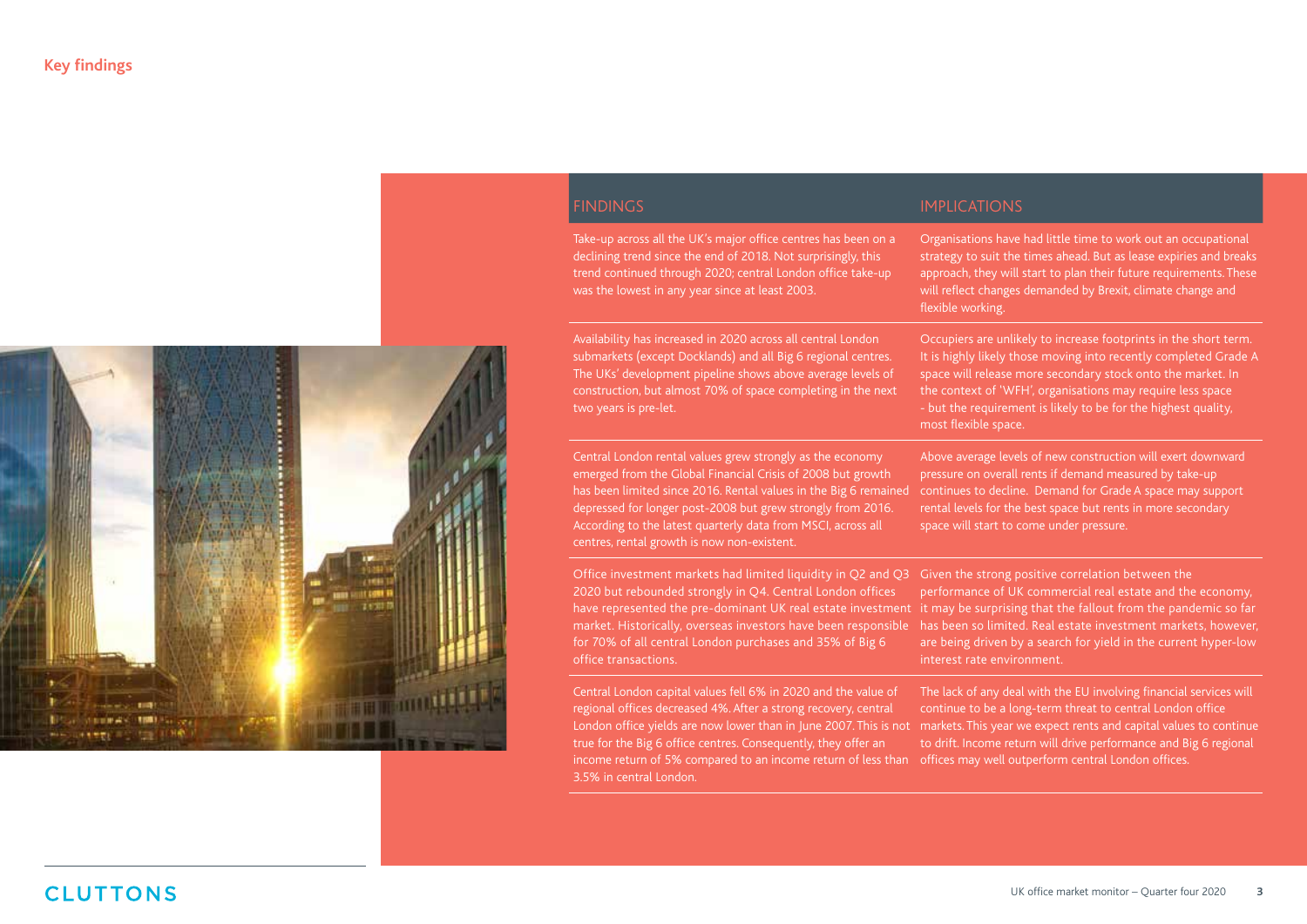### **Note from Cluttons**

The UK office market has been more resilient than expected with declines in values less severe than commentators had predicted during the first national lockdown and more robust than during the Global Financial Crisis.

As the UK entered its last recession in March 2008, gross domestic product (GDP) declined 5.9%. Between June 2007 and June 2009 offices in Central London and the Big 6 lost more than 40% of their value. In the current pandemic GDP has fallen more significantly, by 9.9%. But office values have been impacted less, falling 5.8% in Central London and 4.2% in the Big 6 regional centres.

In the last months of 2020 GDP grew and fell as lockdown restrictions eased and tightened. The second national lockdown in November saw economic output fall 2.3% while the easing of restrictions in December saw it grow by 1.2%. The Christmas uptick in GDP was less pronounced in the parts of the service sector associated with office occupiers; growth in the government, finance, ICT and administrative segments averaged just 0.4% in December. Economic output in these sectors is still 5.2% below February levels.

The UK has lost 262,000 or 2.4% of its office jobs since the end of September 2019. In London the same figures are 72,000 and 2.6%. This is the first time office-based employment has fallen since the Global Financial Crisis. The expectation is that further deep job cuts currently hidden by the furlough scheme will be revealed when the scheme ends in April.

In late December 2020, the country was placed into a third national lockdown and, at the time of writing, this is where it remains. Google's Community Mobility reports indicate that workplace activity has fallen back to levels recorded during the first lockdown last year, as shown in Chart 1. Experience from 2020 suggests that once lockdown is lifted, and the vaccination programme is complete, the economy will bounce back. However, there remain at least three major long-term issues for office owners and occupiers.

Firstly, the debate about the future of working from home and its impact on demand for offices. According to Capital Economics at least 50% of office-based employees could be working from home at least once a week post-pandemic. Even allowing for substantial demolitions and office-to-residential conversions this could result in a marked rise in vacancy rates over the medium-term and cause declines in rental values and income returns.

Salesforce announced in February that it would transition its staff to working from the office one-to-three days per week. But creeping disillusionment with working from home is detectable elsewhere; last year the Chief Executive of Barclays suggested its corporate HQ would be a thing of the

 $- 2.4%$ 

The UK has lost 2.4% of its office jobs since the end of September 2019. This is the first time office-based employment has fallen since the Global Financial Crisis.





**Greater London workplace mobility index** Chart 1

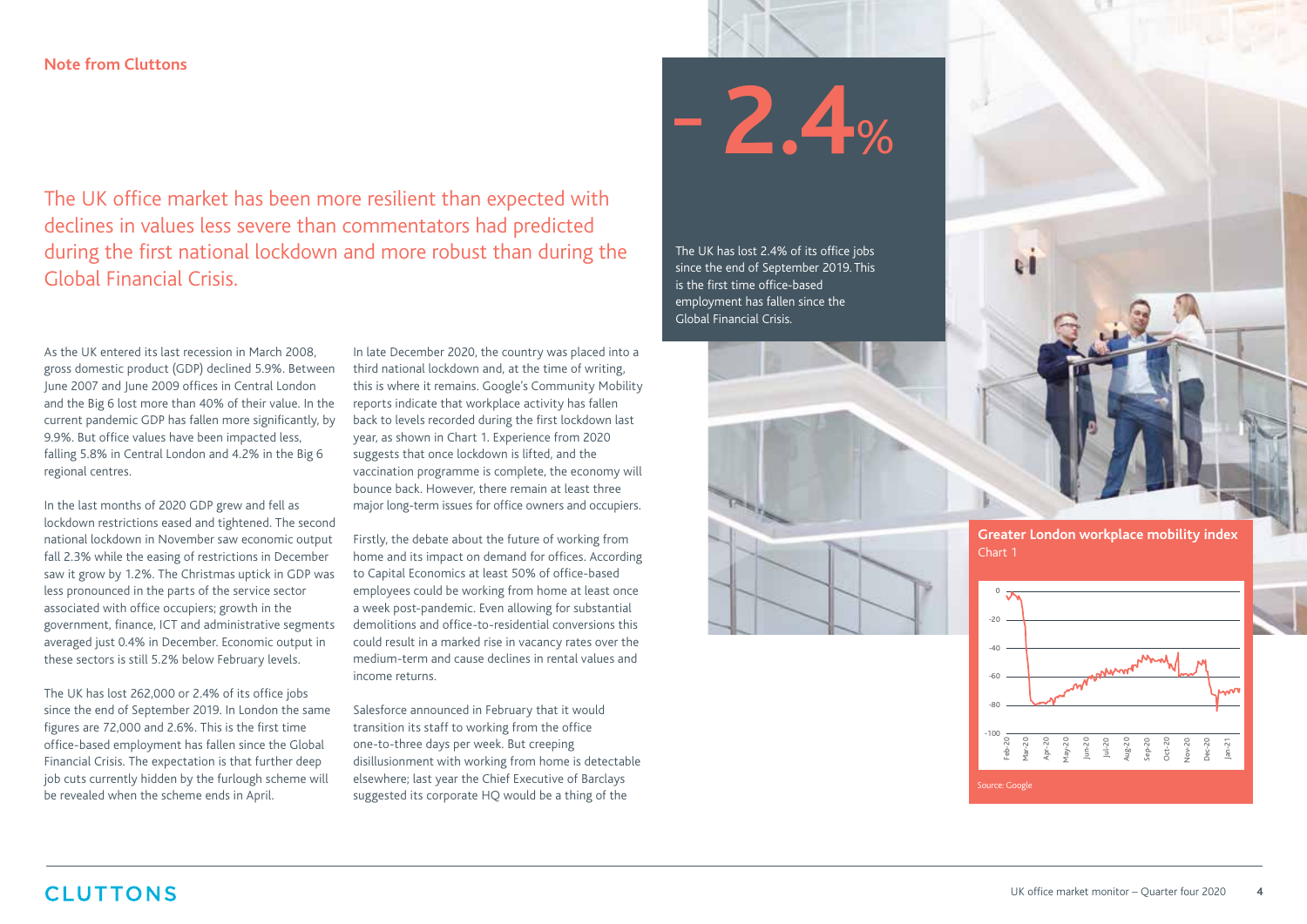past—but in early 2020 he remarked that working from home was not sustainable. Discourse will evolve into action as occupiers develop occupational strategies in the coming years.

Secondly, institutional investors are threatening stronger action on climate warming. Aviva is prepared to fully divest from 30 oil, gas and mining companies unless they do more to tackle climate change and Blackrock – the world's largest fund manager – will ask the companies it invests in to disclose their plans for net zero emissions. There are two major sources of carbon in corporate real estate: (1) the operational emissions from energy powering buildings, and (2) the carbon embedded in the materials used for development and refurbishment. The expectation is a push towards ESG benchmarking which will force real estate to gain pace.

Lastly, after five years, Brexit remains an ongoing issue. On the first day of trading in 2021, after the EU-UK Trade and Cooperation Agreement became effective, €6 billion of trading in European equities switched from London to exchanges on the mainland. Amsterdam is now Europe's largest share trading centre and Paris, Frankfurt and Milan have picked up market share at London's expense. The Financial Times has reported on a shift in the \$2 trillion market in swaps used to hedge currency movements. Between July 2020 and January of this year, the UK's market share in this trade had fallen from 40% to just over 10%.

The likelihood of an agreement on 'Equivalence' between the UK and the EU seems to be diminishing. Many UK based financial services businesses have established titular head offices in European centres but retained most staff and operations in London. The European Banking Authority may require these businesses to move staff and capital out of London if they wish to carry on serving EU markets. Such a move could start as soon as the end of 2021. ουι retained most start and operations in London. The τe €6 billion trading in European<br>equities switched from Londor و European Banking Authority may require these

> Office occupiers, investors and property managers will be grappling with the implications of these issues for not just months but years ahead.

# €**6bn**

equities switched from London to exchanges on the mainland in early 2021.

# **50**%

According to research by Capital Economics, at least 50% of office-based employees could be working from home at least once a week post-pandemic.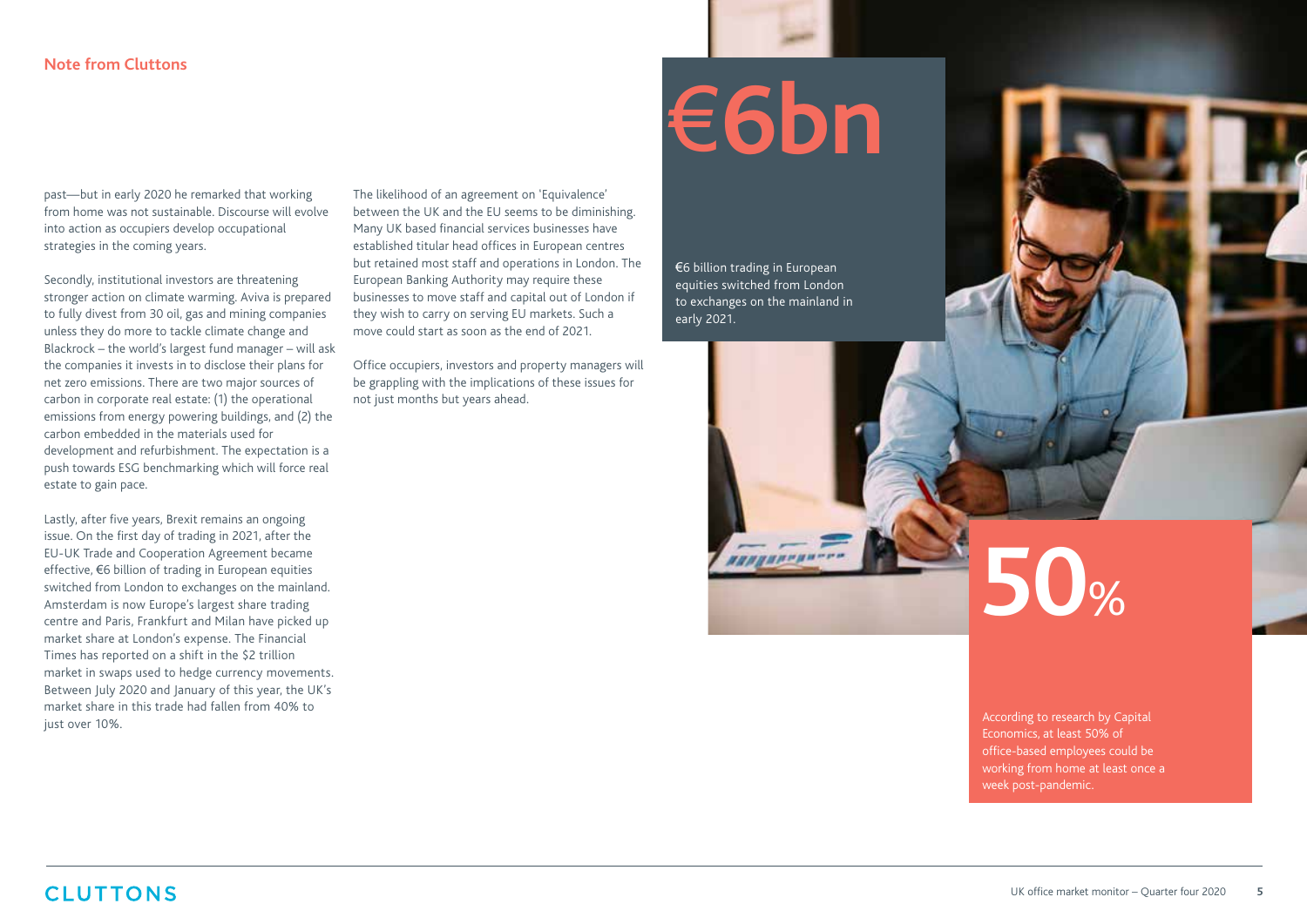# Central London

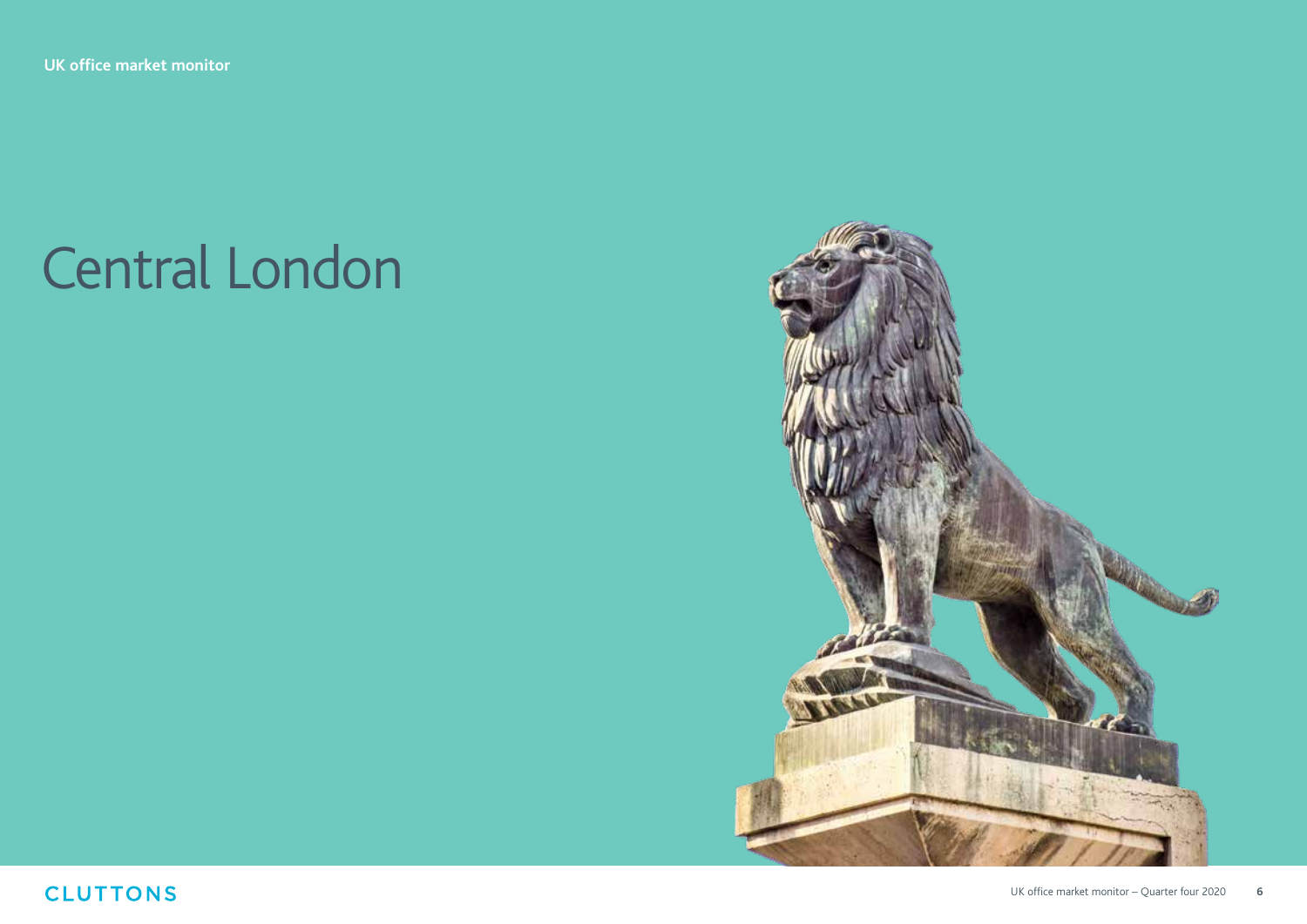## Central London in figures

### **Central London**

Opposite, recent quarterly activity in the central London office market is compared to activity last quarter, last year and to average levels. The outlook for rents and yields is summarised.

Levels of take-up improved in Q4 remain c.60% lower than activity levels in 2019 and the 5-year average. Availability and development completions have both increased strongly, particularly in the City.

We expect rents and yields to soften further this year, but a recovery should gather in strength next year and in 2023.

![](_page_6_Figure_6.jpeg)

Source: Cluttons, MSCI, Property Data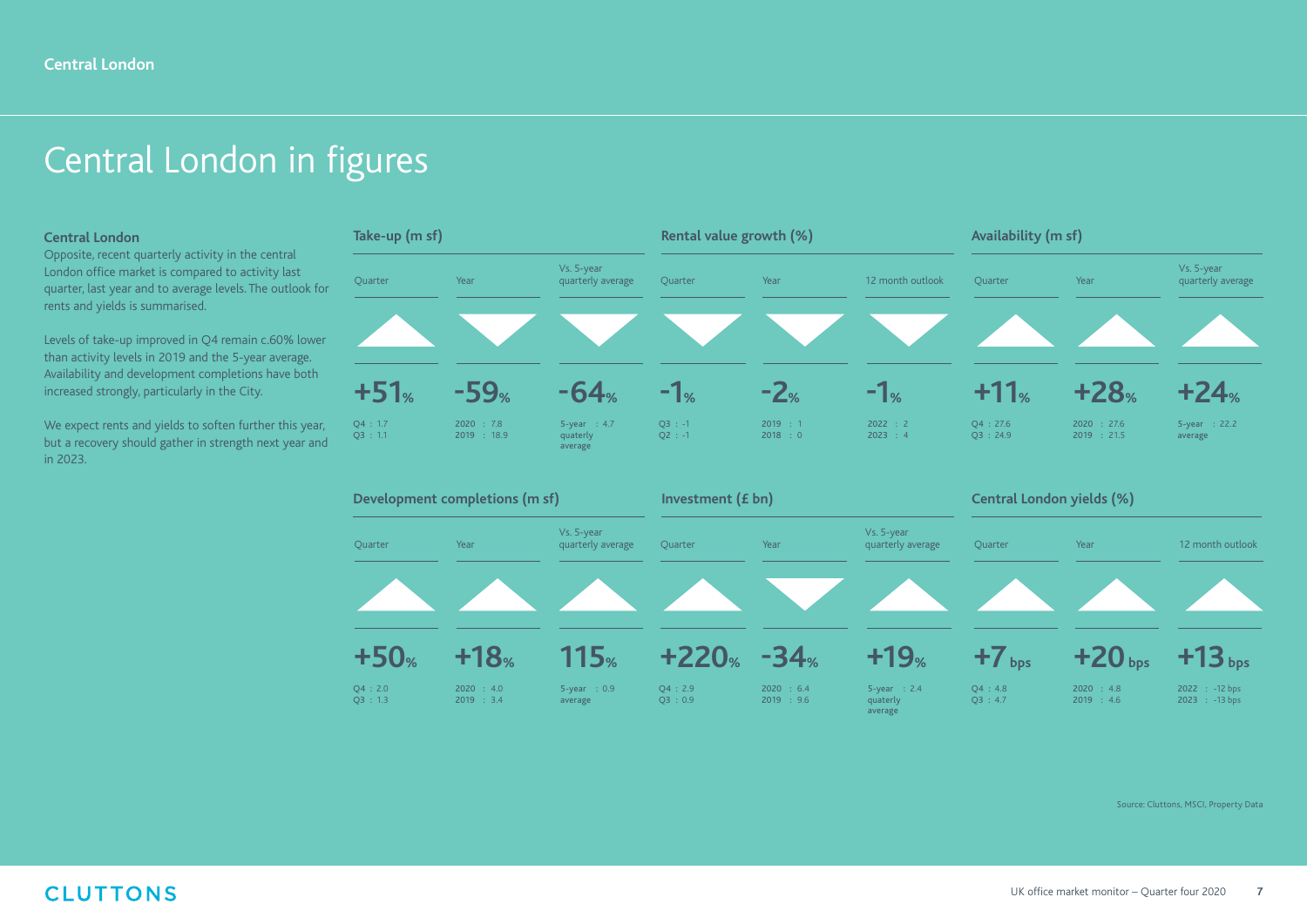# Take-up

**Take-up (m sf)**

![](_page_7_Figure_3.jpeg)

A declining trend in take-up has been apparant since 2018. Across all submarkets take-up in 2020 remained below the levels achieved in the previous year.

### **Annual take-up 2015-2020 (m sf)**

![](_page_7_Figure_6.jpeg)

Declines in take-up range from 30% on the Southbank to 60% in the City and 80% in Docklands.

### **Recent transactions**

| <b>Building</b>            | Size (m sf) | <b>Tenant</b>      | <b>Comments</b>    |
|----------------------------|-------------|--------------------|--------------------|
| 1 Bunhill Row, EC1         | 0.25        | Slaughter & May    | Lease renewal      |
| Television Centre, SE1     | 0.14        | Lonely Boy Studios | One year lease     |
| Grain House, WC2           | 0.04        | Hines Europe       | Agreement to lease |
| The Copyright Building, W1 | 0.09        | Netflix            | Eight year lease   |
| 20 Air Street. W1          | 0.08        | Twitter            | Ten year lease     |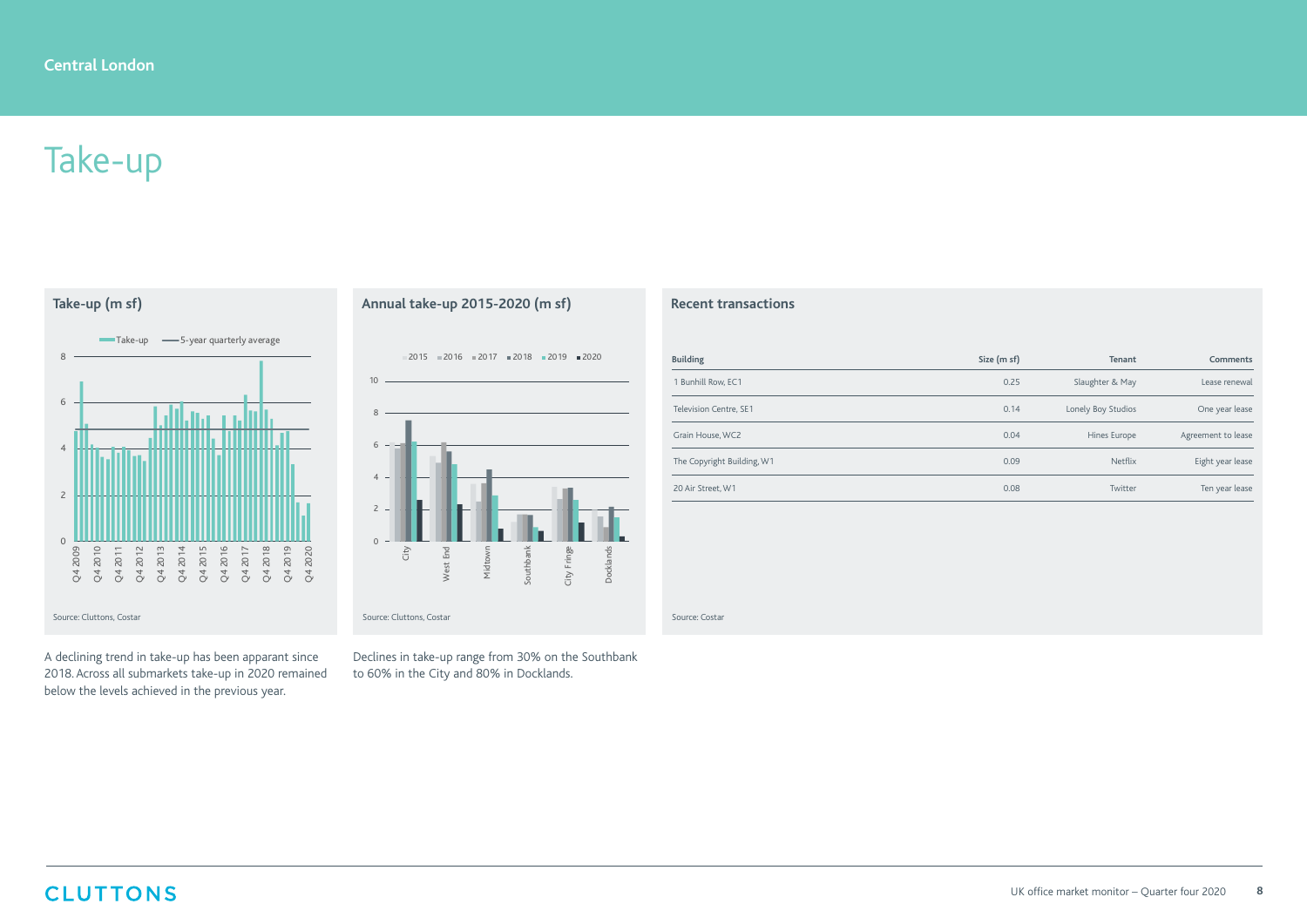## Rents

![](_page_8_Figure_2.jpeg)

Rental growth rates have plateaued since 2016. It is likely that the sizeable development pipeline has depressed rental growth rates for prime Grade A buildings.

### **Average rent achieved (£ per sf)**

![](_page_8_Figure_5.jpeg)

According to Costar data, rents in the last 12 months rents have remained stable in the core City, West End and Docklands markets but trended lower in the Midtown, Southbank and City Fringe markets.

### **Historic rental growth rates (%)**

|                    | Q4 2020 | 12 month | 3 year | 5 year |
|--------------------|---------|----------|--------|--------|
| City               | $-2.1$  | $-0.9$   | 0.7    | 1.2    |
| West End           | $-3.6$  | $-1.5$   | $-0.3$ | 0.5    |
| Midtown            | $-5$    | $-2.7$   | $-0.4$ | 0.7    |
| All Central London | $-3.9$  | $-1.9$   | $-0.1$ | 0.8    |

#### Source: MSCI

Note: the MSCI data shown above is based on valuation data submitted by >100 portfolios containing 394 properties. It varies from the Costar data presented in the adjacent graph, which is collected via local market research executives as and when leasing transactions are agreed.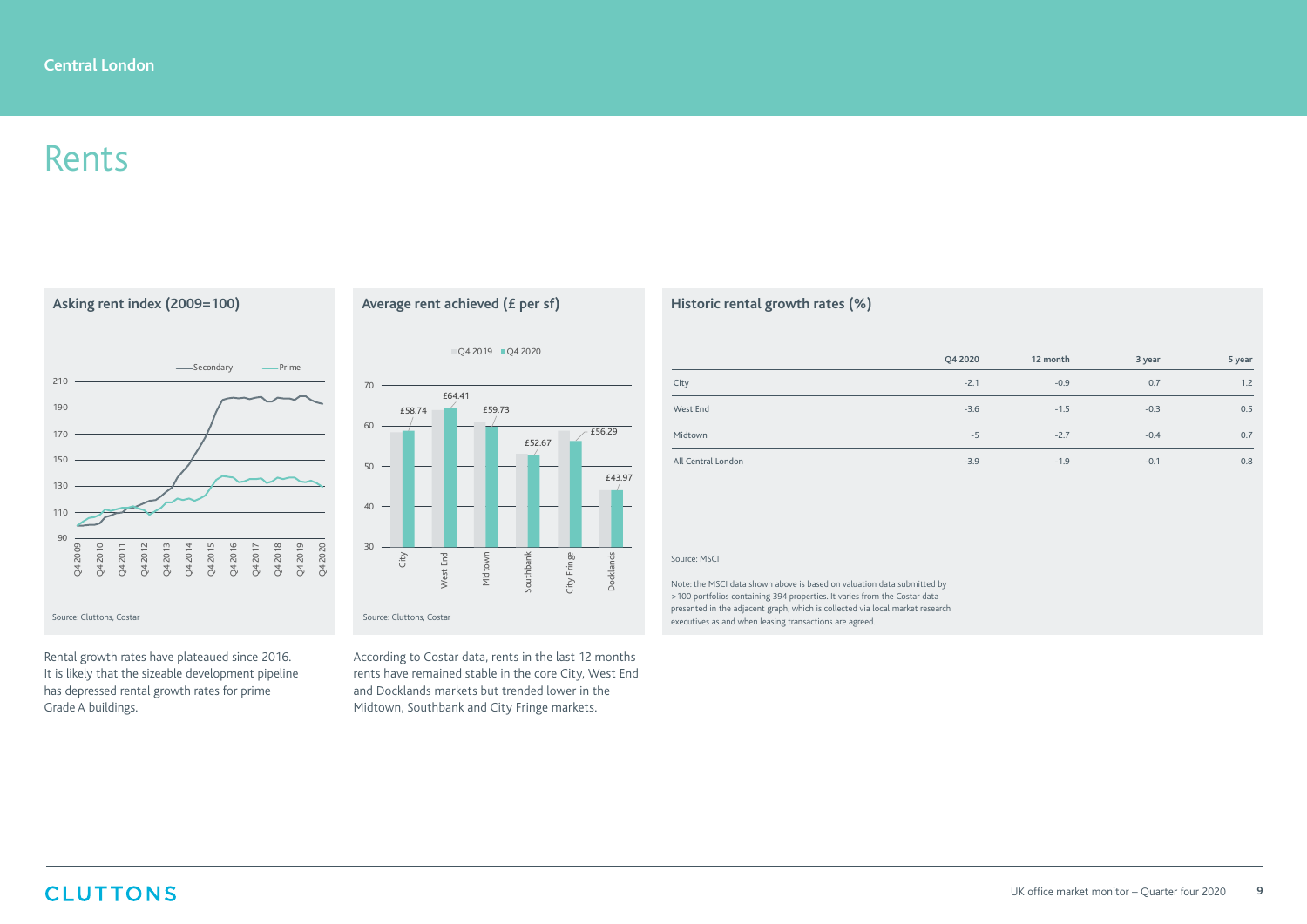# Availability

![](_page_9_Figure_2.jpeg)

Availability increased by 11% from 24.8m sf in Q3 to 27.6m sf in Q4. It is 16% above the long run post GFC average of 23.8m sf and 26% above the 5-year quarterly average of 21.9m sf.

### **Availability rates (%)**

![](_page_9_Figure_5.jpeg)

Compared to the levels prevailing 12 months earlier, availability increased across all submarkets with the exception of Docklands. The Central London availability rate has increased from 8% in Q4 2019 to 10% in Q4 2020. The long run post GFC availability rate is 9%.

### **Recent additions to supply**

| <b>Building</b>       | Size (m sf) | Condition        | Asking rent (£ per sf) |
|-----------------------|-------------|------------------|------------------------|
| Shell Mex House WC2   | 0.32        | Refurbished 2003 | 75.00                  |
| One Bank Street E14   | 0.14        | Completed 2019   | 52.50-57.50            |
| Salesforce Tower EC2  | 0.11        | Completed 2011   | 64.50-84.50            |
| 30 St Mary Axe EC3    | 0.11        | Completed 2003   | 55.00-80.00            |
| <b>Bush House WC2</b> | 0.11        | Refurbished 2014 | 35.00                  |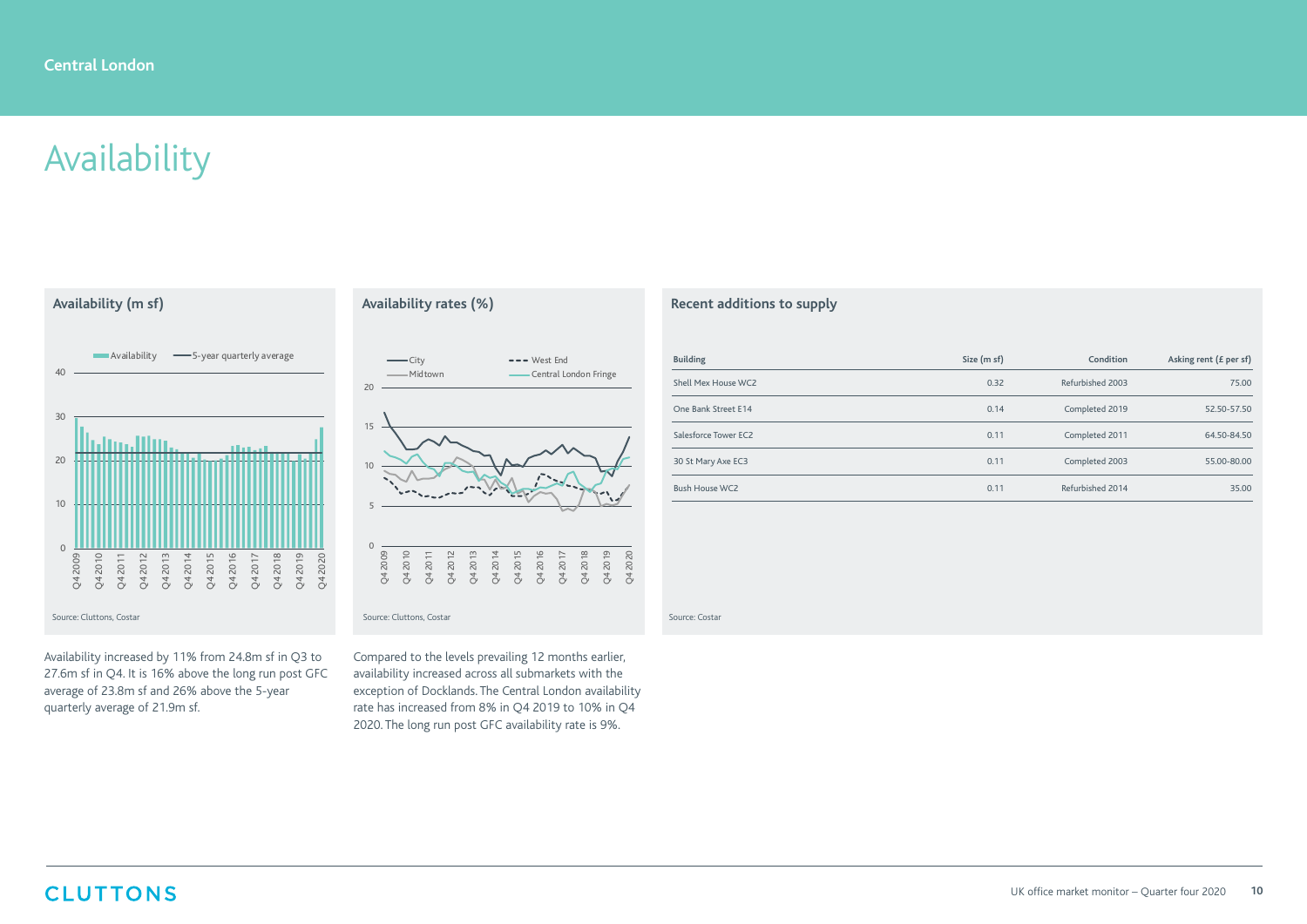## Under construction

**Under construction (m sf)** 0 5 10 15 04<br>04 20 11<br>04 20 11 20 11<br>04 20 11 20 11<br>04 20 11<br>04 20 18 Q4 2019 Q4 2020 Under construction - Post-GFC quarterly average

In Q4 the development pipeline of buildings in the course of construction decreased by 10% from 11.8m sf to 10.6m sf but remains above the post GFC average of 9.3m sf.

### **Under construction Q4 2020 (m sf)**

![](_page_10_Figure_5.jpeg)

30% of the development pipeline is located in the City and its fringes, with a further 40% located in the West End and neighbouring Midtown.

### **Notable developments**

| <b>Building</b>          | Size (m sf) | Let $(\%)$ | Completing |
|--------------------------|-------------|------------|------------|
| Stanza, EC3              | 0.91        | 4.2        | 2023       |
| Paddington Cube, W2      | 0.44        | 18.6       | 2022       |
| Hylo, EC1                | 0.28        | 8.7        | 2021       |
| Wood Wharf, E14          | 0.24        | 12         | 2022       |
| Friars Bridge Court, SE1 | 0.20        | 100        | 2021       |
| 1 Granary Street, NW1    | 0.04        | 20.6       | 2021       |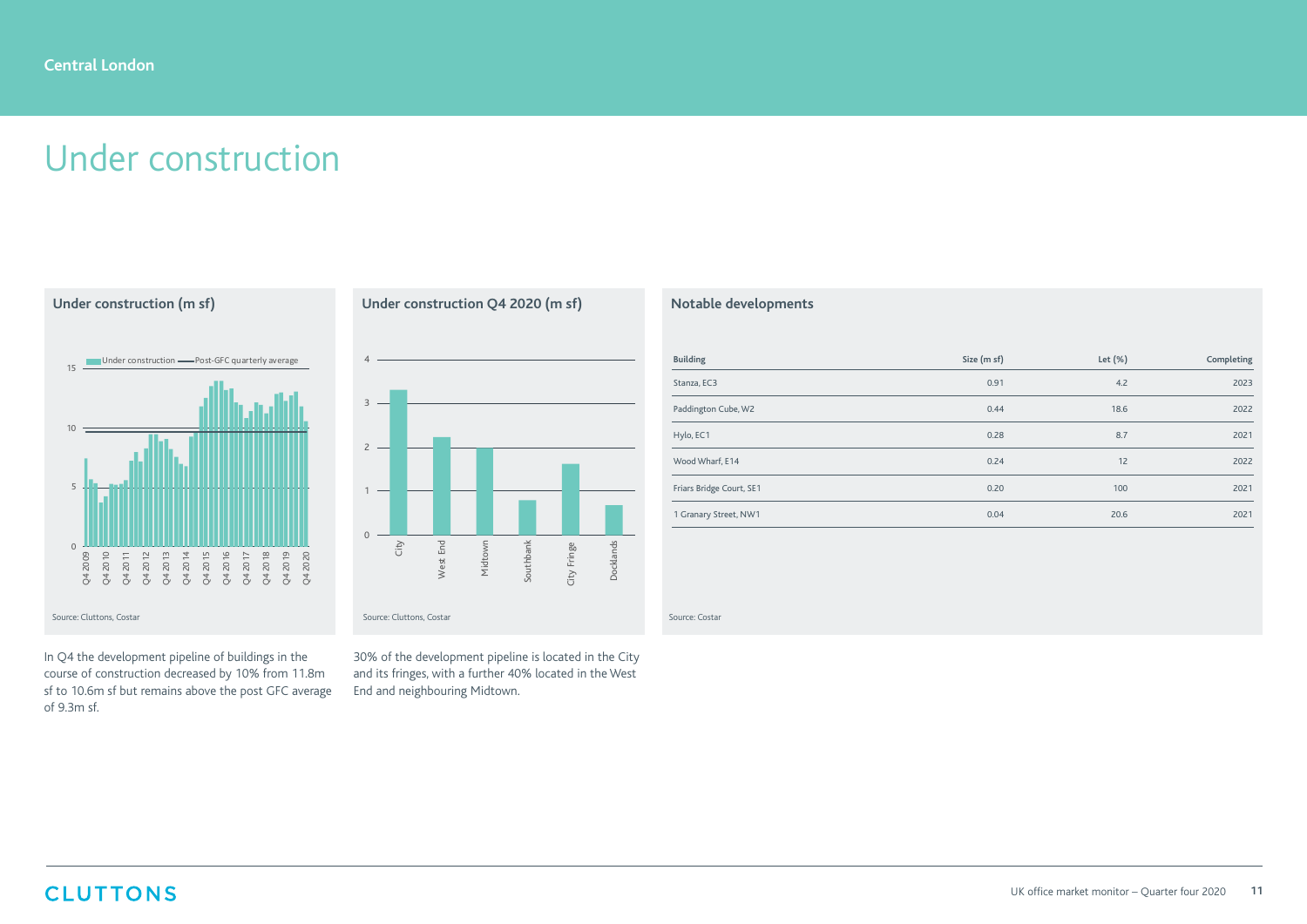# Development

### **Rolling 12 month completions and 3-year pipeline (m sf)**

![](_page_11_Figure_3.jpeg)

23 buildings completed in 2020, providing 4m sf of space. Of this space, 67% or 2.75m sf had been pre-let. A further 10m sf office space is due to complete in the next two years. 6.7m sf or 67% of the space has already been let.

### **Development completions (m sf)**

![](_page_11_Figure_6.jpeg)

The City dominated the supply of new offices in Q4 as 22 Bishopsgate, EC2 completed. The building comprises 1.4m sf on 62 floors served by 16 lifts.

### **Recent completions**

| <b>Building</b>             | Size (m sf) | Let $(\%)$ | Estimated rent (£ per sf) |
|-----------------------------|-------------|------------|---------------------------|
| 22 Bishopsgate, EC2         | 1.40        | 59.8       | 70.50-86-25               |
| 60 London Wall, EC2         | 0.35        | 7.3        | 55.50-67.75               |
| 18-19 Hanover Square, W1    | 0.17        | 90         | 86.50-105.75              |
| 17 Charterhouse Street. EC1 | 0.16        | 100        | 61.25-74.75               |
| Templar House, WC1          | 0.10        | 100        | 52.25-64.00               |
| 136 St. George Street, W1   | 0.06        | 25.4       | 63.25-77.25               |

Source: Costar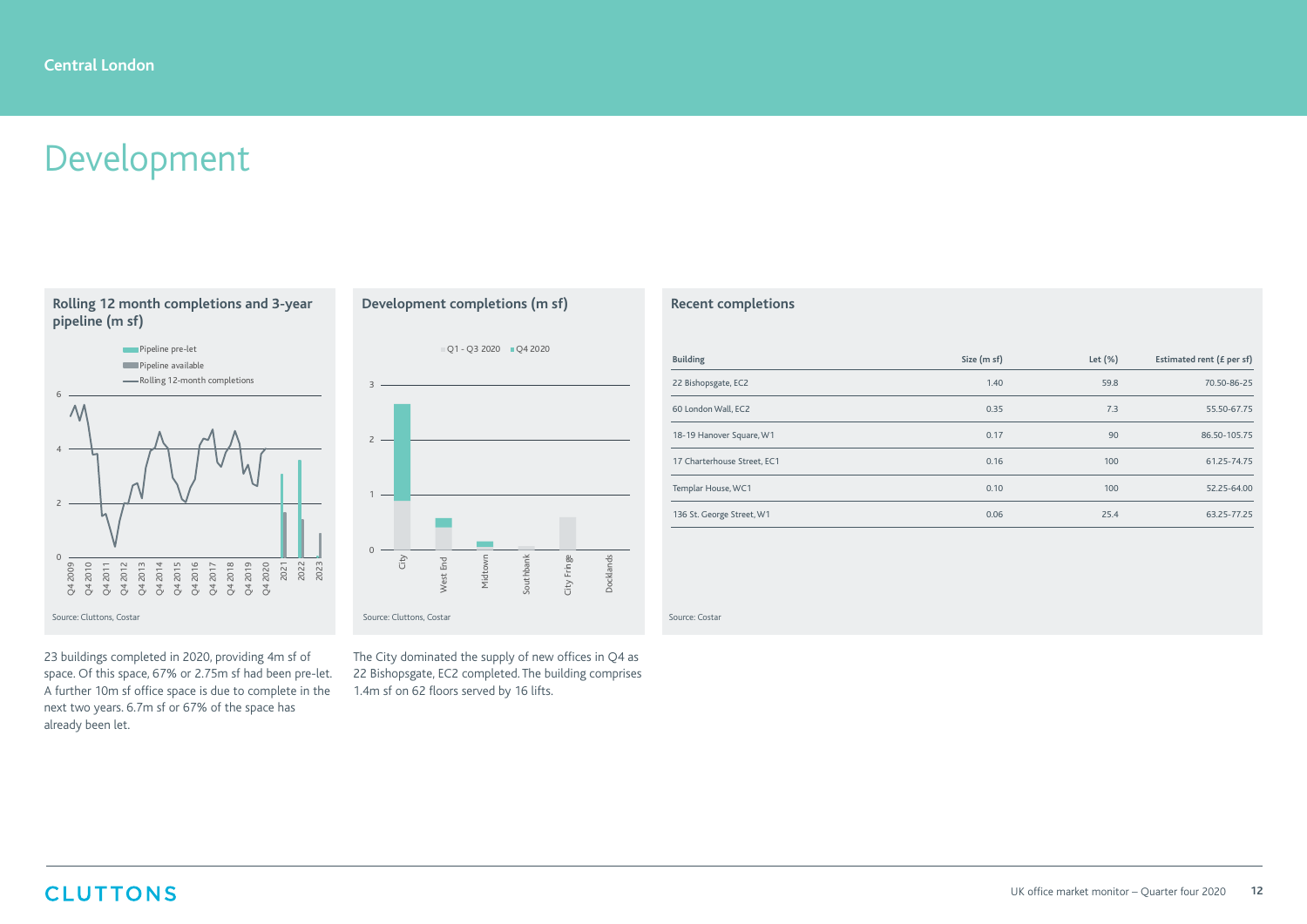## Investment

![](_page_12_Figure_2.jpeg)

Investment into central London offices increased by 220% in Q4 to £2.9bn from £907m in Q3. 2020's investment total was the lowest since the GFC.

### **Investment volumes (£bn)**

![](_page_12_Figure_5.jpeg)

After two lacklustre quarters investment in central London's core City and West End markets recovered in Q4 and comfortably exceeded recent levels.

### **Recent transactions**

| <b>Building</b>             | Price (£m) | Yield $(\%)$ | <b>Buyer</b>                 |
|-----------------------------|------------|--------------|------------------------------|
| 1 & 2 New Ludgate, EC4      | 552        | 4.0          | Sun Venture                  |
| 1 London Wall Place, EC2    | 472        | 3.9          | <b>AGC Equity Partners</b>   |
| Marylebone Portfolio        | 401        | 4.3          | Allianz Real Estate          |
| 1 St James's Square, SW1    | 250        | 4.2          | Lifestyle International      |
| 189 Shaftesbury Avenue, WC2 | 115        | 4.8          | <b>K7K Property Holdings</b> |
| 2 Fleet Place, EC4          | 112        | 4.8          | M&G Real Estate Asia         |

Source: Property Data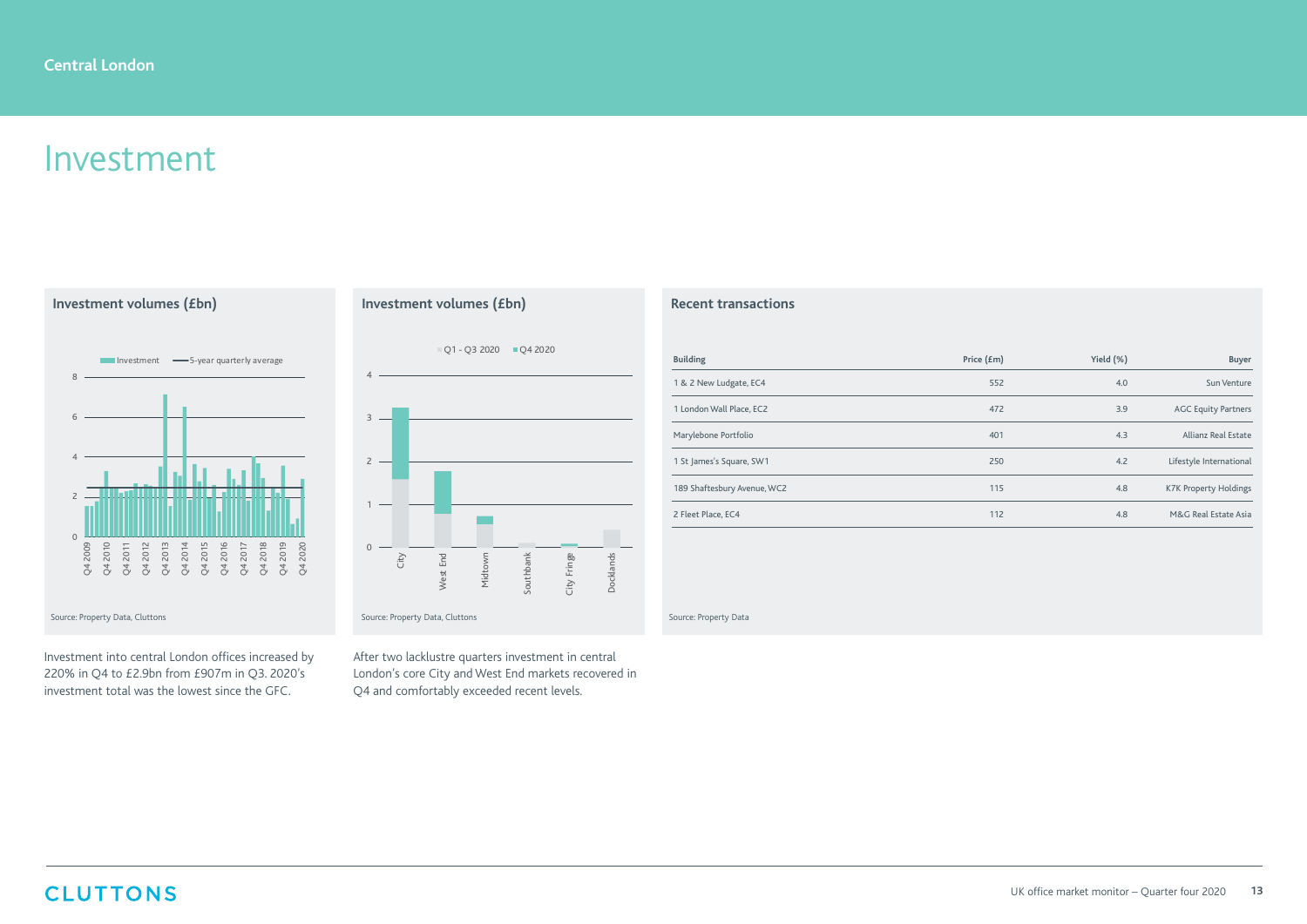# Investment (continued)

![](_page_13_Figure_2.jpeg)

Since the GFC overseas investors have been responsible for 70% of investment purchases. They have been attracted by London's position as a global city and a yield premium to other major European centres. In Q4 88% of central London office investment purchases were funded by overseas money.

### **Net investment Q4 2020 (£m)**

![](_page_13_Figure_5.jpeg)

In 2020 net investment, that is purchases less sales, by overseas investors amounted to £2.5bn. REITs sold £1.5bn and acquired just £87m.

### **Yields and capital value growth (%)**

|                |         | Yields  |         |          | Capital value growth |         |
|----------------|---------|---------|---------|----------|----------------------|---------|
|                | Q4 2020 | Q3 2020 | Q4 2019 | Q4 2020  | 12 month             | 3 year  |
| City           | 4.50    | 4.50    | 4.75    | $-1.65$  | $-2.21$              | 0.52    |
| West End       | 4.25    | 4.50    | 4.00    | $-17.68$ | $-8.82$              | $-2.42$ |
| Midtown        | 5.50    | 5.50    | 5.00    | $-2.80$  | $-2.71$              | $-0.47$ |
| Central London |         |         |         | $-10.46$ | $-5.78$              | $-1.23$ |

Source: MSCI, Costar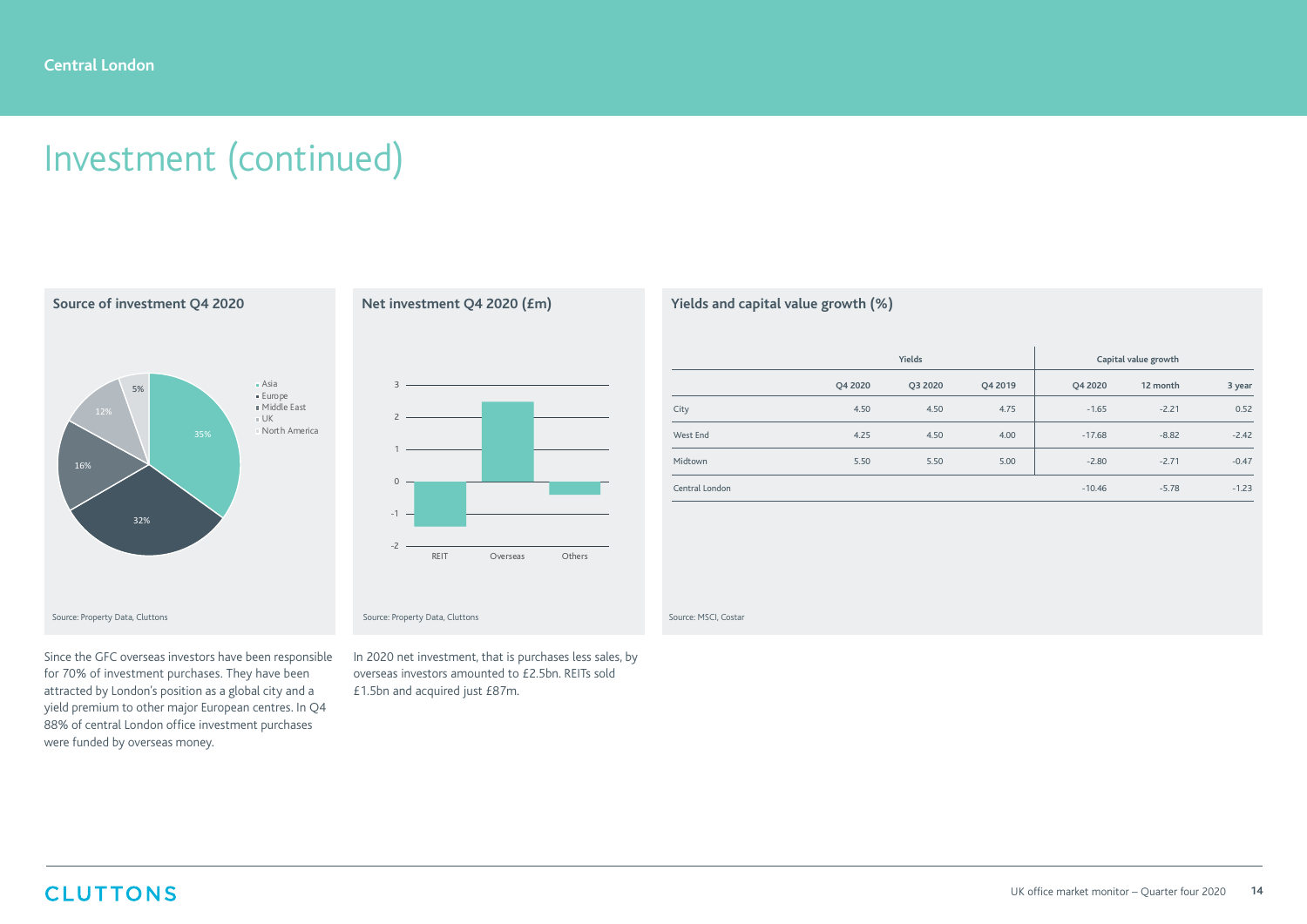# Big 6 regional centres

![](_page_14_Picture_2.jpeg)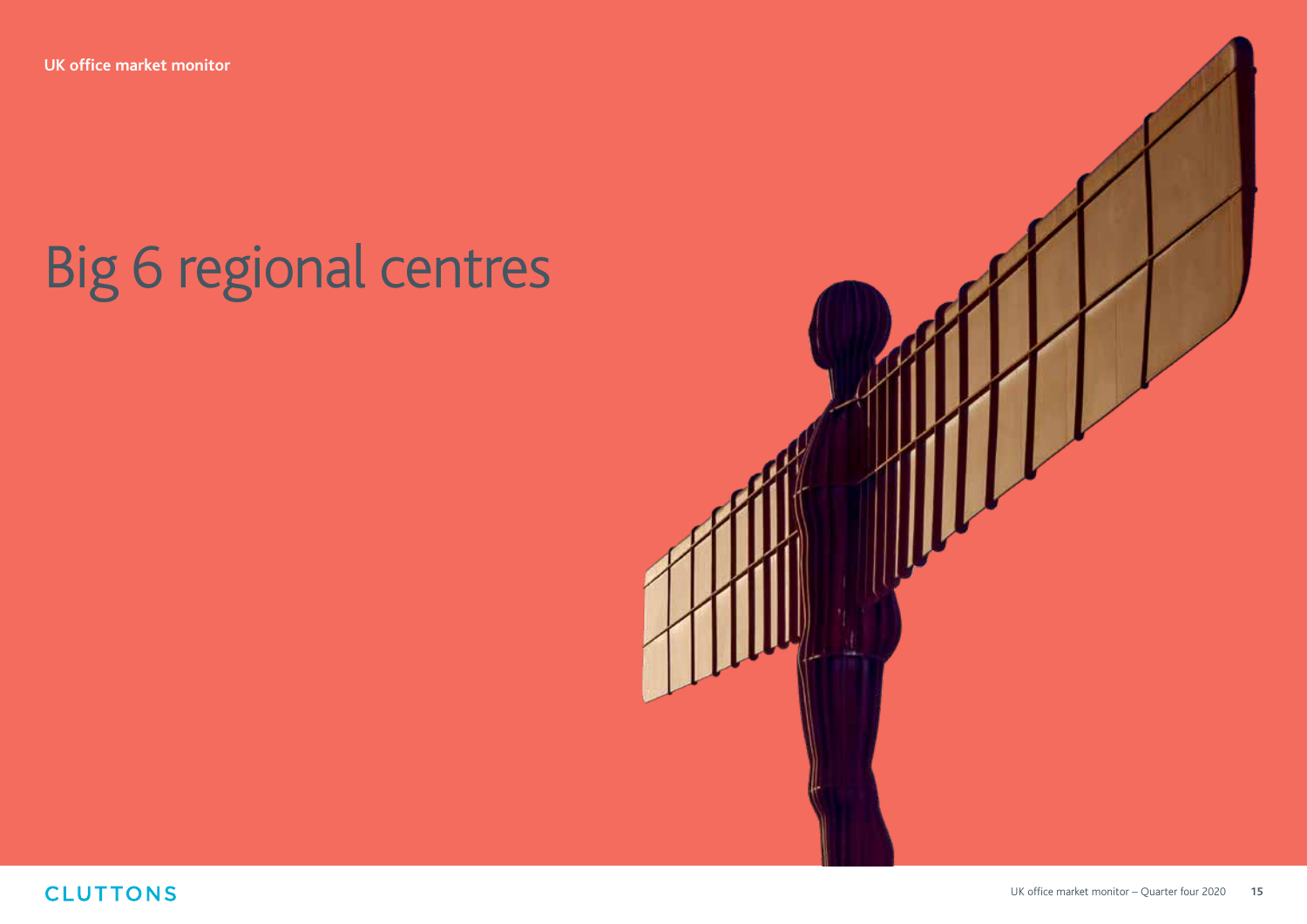# Big 6 in figures

#### **Big 6 regional centres**

Opposite, recent quarterly activity in the Big 6 regional centres is compared to activity last quarter, last year and to average levels. The outlook for rents and yields is also summarised.

Levels of take-up declined again in Q4 and remain 35% lower than levels in 2019 and 57% below the five year average.

Availability has increased, but less strongly than in central London. Development completions, fueled by Manchester, Leeds and Birmingham, increased in Q4 and are above the 5-year average.

Rental growth and yields have softened this year but we expect rental growth over the next 12 months and a hardening of yields in 2022 and 2023.

![](_page_15_Figure_7.jpeg)

Source: Cluttons, MSCI, Property Data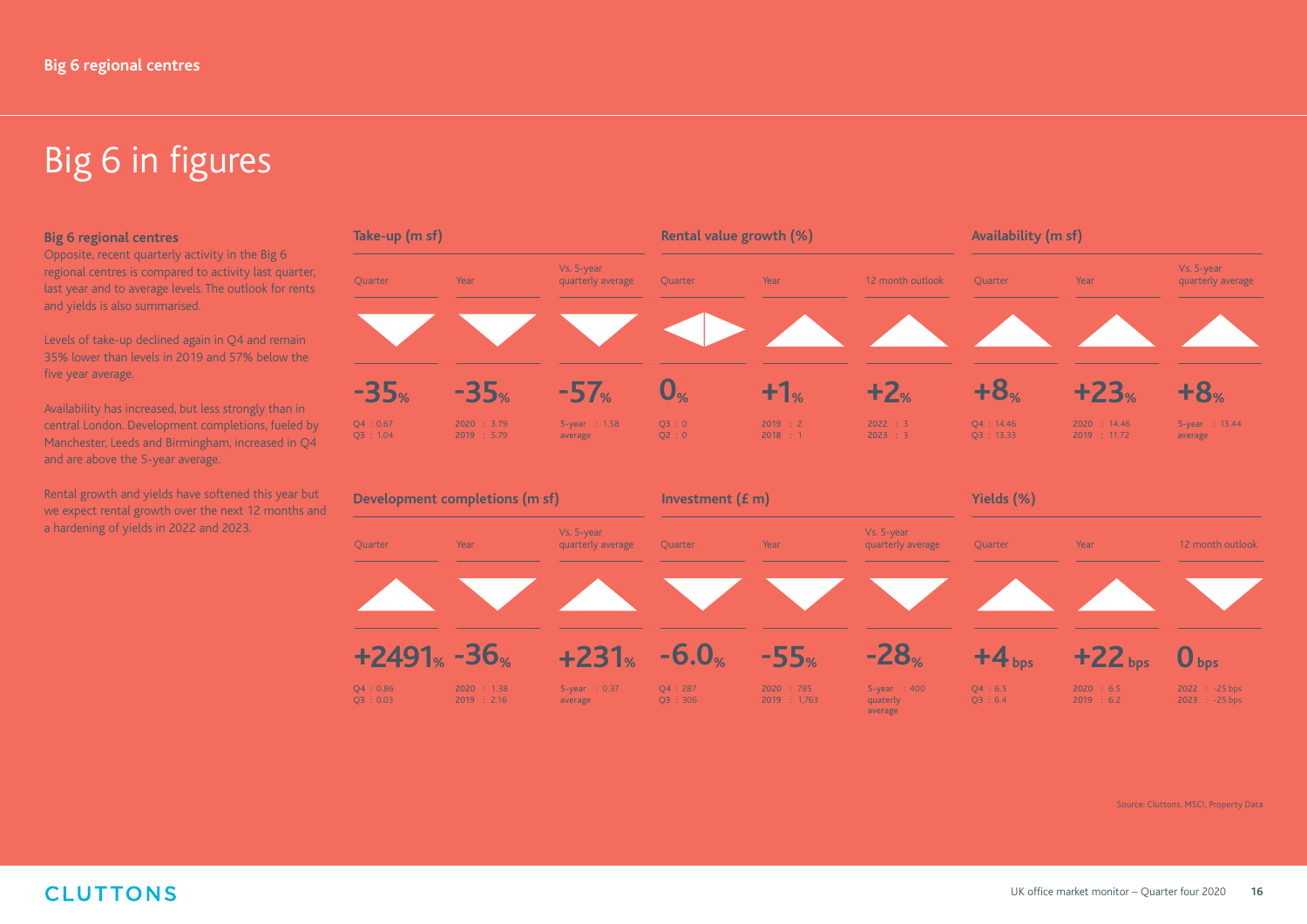# Take-up

![](_page_16_Figure_2.jpeg)

### **Annual take-up 2016-2020 (m sf)**

![](_page_16_Figure_4.jpeg)

Take-up decreased by 35% from 1m sf in Q3 to 675,000 sf in Q4. It is now 54% below the post GFC quarterly average of 1.5m sf.

Take-up has been declining across all Big 6 regional centres, with the exception of Edinburgh, since 2018. In Q4 take-up remained below the levels achieved 12 months earlier in all centres (bar Edinburgh).

### **Recent transactions**

| <b>Building</b>                   | Size (m sf) | <b>Tenant</b> | <b>Comments</b>      |
|-----------------------------------|-------------|---------------|----------------------|
| Four New Baily, Salford           | 0.18        | <b>BT</b>     | Agreement to lease   |
| The Cube, Leeds                   | 0.05        | StepChange    | 12 year lease        |
| 2 Trinity Quay, Bristol           | 0.04        | DAS UK Group  | 17 year lease        |
| Glass Wharf, Temple Quay, Bristol | 0.04        | lacobs        | No details available |
| Skypark, Finnieston, Glasgow      | 0.03        | Spire         | 10 year lease        |
| 10 George Street, Edinburgh       | 0.02        | Arup          | No details available |

Source: Costar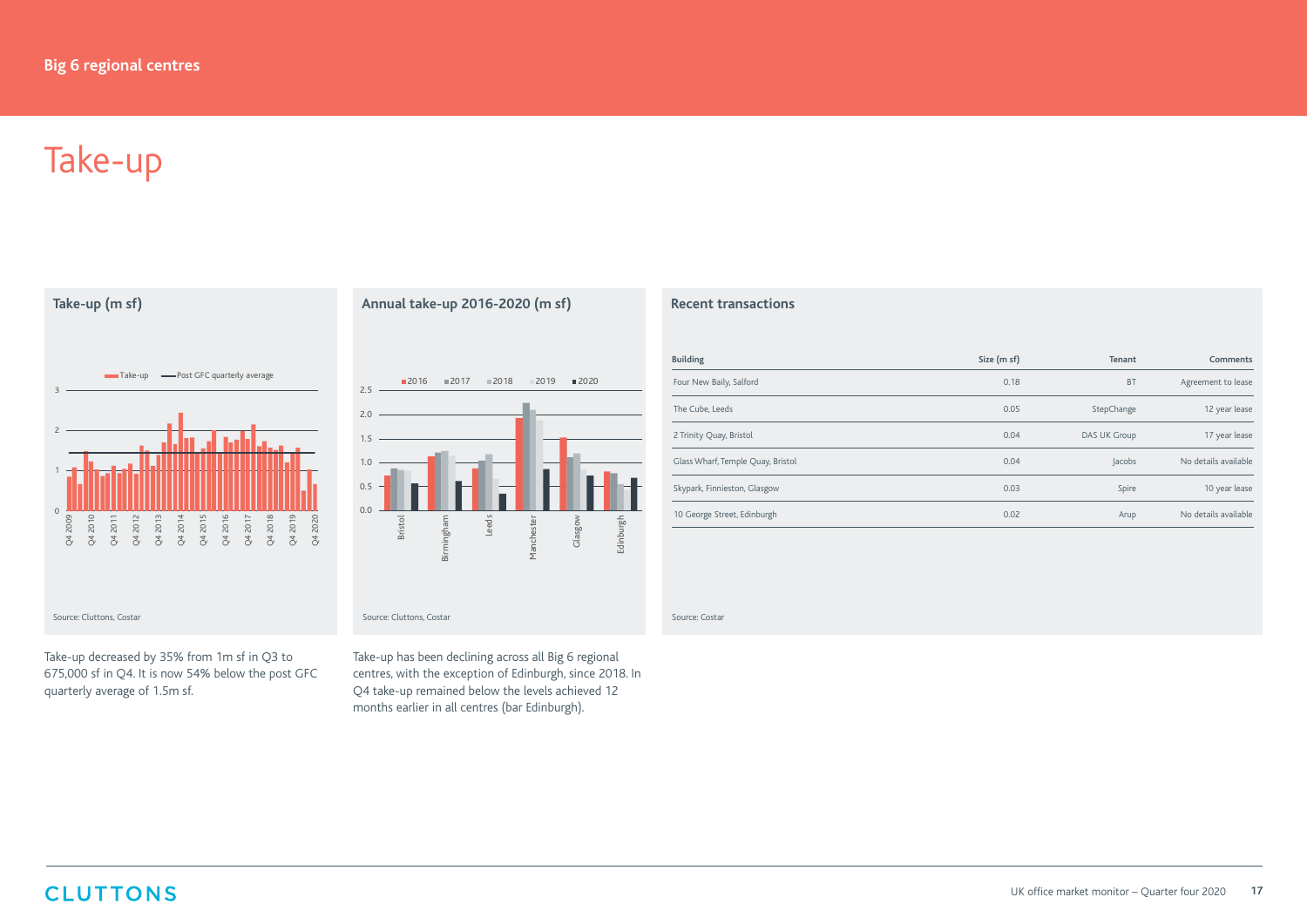## Rents

**Asking rent index (2009=100)** 80 90 100 110 120 130 Q4 2009 Q4 2010 Q4 2011 Q4 2012 Q4 2013 Q4 2014 Q4 2015 Q4 2016 Q4 2017 Q4 2018 Q4 2019 Q4 2020 Secondary **-Prime** Source: Cluttons, Costar Source: Cluttons, Costar Source: Cluttons, Costar Source: Cluttons, Costar Source: Cluttons, Costar Source: Cluttons, Costar Source: Cluttons, Costar Source: Cluttons, Costar Source: Cluttons, Cost

Rental growth returned in 2016. This was driven by a limited supply of new construction post GFC and increased demand from occupiers seeking alternatives to increasing costs of occupation in central London.

### **Rent achieved, rolling quarterly average, Q4 2016-Q4 2020 (£ per sf)**

![](_page_17_Figure_5.jpeg)

Since 2016, there has been double-digit rental growth across the Big 6 regional centres except Glasgow (c.8%). In the last 12 months rents in all centres have increased between 5-10%, but in Glasgow the average rent achieved has decreased 4%.

### **Historic rental growth rates (%)**

|            | Q4 2020 | 12 month | 3 year | 5 year |
|------------|---------|----------|--------|--------|
| Bristol    | 0.1     | 2.4      | 3.2    | 3.5    |
| Birmingham | 0.4     | 1.3      | 1.5    | 1.4    |
| Leeds      | 0.0     | 0.7      | 0.1    | 0.4    |
| Manchester | 0.2     | $-0.8$   | 0.8    | 1.4    |
| Glasgow    | 0.2     | 0.4      | 0.6    | 0.7    |
| Edinburgh  | $-0.2$  | $-0.8$   | 1.1    | 1.2    |

#### Source: MSCI

Note: The MSCI data shown above is based on valuation data submitted by >100 portfolios containing 394 properties. It varies from the Costar data presented in the adjacent graph, which is collected via local market research executives as and when leasing transactions are agreed.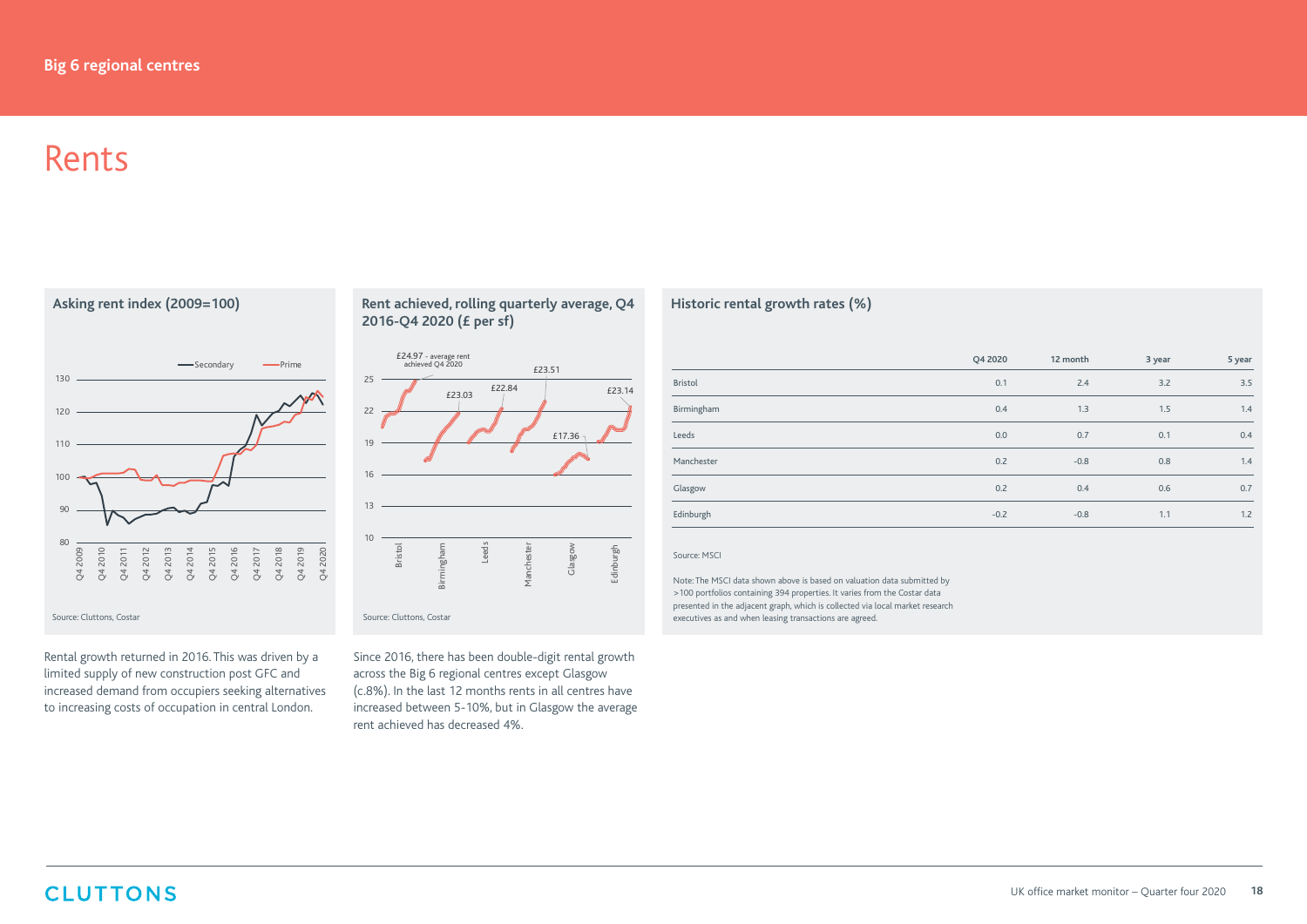# Availability

**Availability (m sf)**

![](_page_18_Figure_3.jpeg)

Availability increased by 8% from 13.3m sf in Q3 to 14.5m sf in Q4, but it remains 6% below the long run post GFC average of 15.4m sf.

### **Availability rates (%)**

![](_page_18_Figure_6.jpeg)

Compared to the levels prevailing 12 months earlier, availability increased across all Big 6 regional centres.

### **Recent additions to supply**

| <b>Building</b>                    | Size (m sf) | Condition           | Asking rent (£ per sf) |
|------------------------------------|-------------|---------------------|------------------------|
| 10 Brindley Place, Birmingham      | 0.22        | Under refurbishment | 26.00-30.00            |
| Two Chamberlain Square, Birmingham | 0.11        | <b>Built 2019</b>   | 37.50                  |
| 2 Wellington Place, Leeds          | 0.09        | <b>Built 2007</b>   | 25.00-30.00            |
| Bridgewater House, Bristol         | 0.08        | <b>Built 2011</b>   | 29.00-36.00            |
| Express Building, Manchester       | 0.06        | Refurbished 2019    | 18.00-22.00            |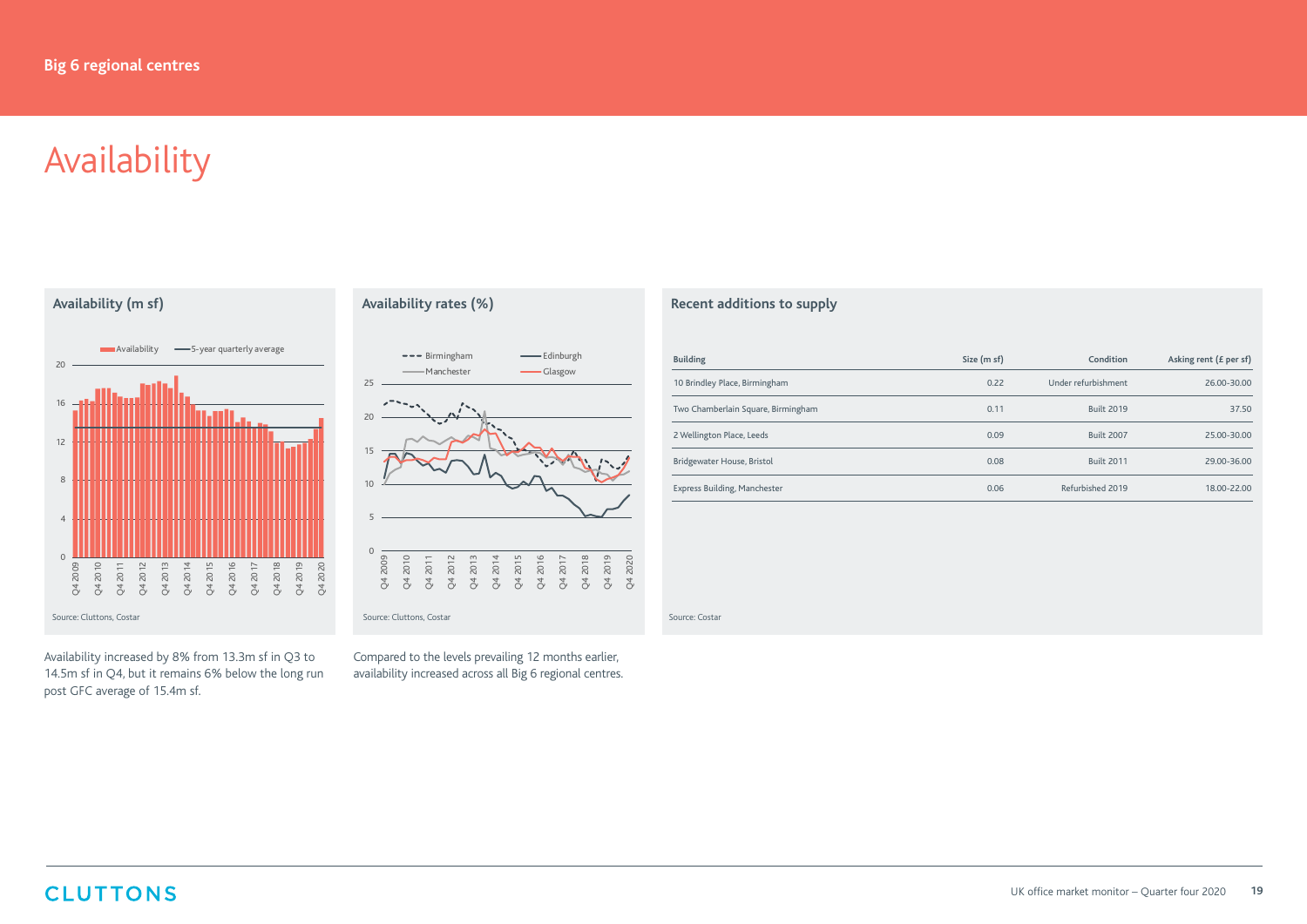## Under construction

**Under construction (m sf)**  $\overline{0}$ 2 4 6 8 Q4 2009 Q4 2011<br>Q4 2013<br>Q4 2013<br>Q4 2015<br>Q4 2013<br>Q4 2020 Under Construction - 5-year quarterly average

In Q4 the development pipeline of buildings under construction decreased by 3% from 5.8m sf to 5.7m sf. The level of construction remained above the 5-year average of 4.2m sf.

**Under construction Q4 2020 (m sf)**

![](_page_19_Figure_5.jpeg)

33% of buildings under construction are located in Manchester with a further 26% in Glasgow.

### **Notable developments**

| <b>Building</b>               | Size (m sf) | Let $(\%)$   | Completing |
|-------------------------------|-------------|--------------|------------|
| 177 Bothwell Street, Glasgow  | 0.31        | 75.5         | 2021       |
| One Centenery Way, Birmingham | 0.28        | $\mathbf{0}$ | 2023       |
| 11-12 Wellington Place, Leeds | 0.24        | $\mathbf{0}$ | 2022       |
| EQ, Bristol                   | 0.18        | $\mathbf{0}$ | 2023       |
| Capital Square, Edinburgh     | 0.12        | 55.6         | 2021       |
| The Lincoln, Manchester       | 0.11        | 16.9         | 2021       |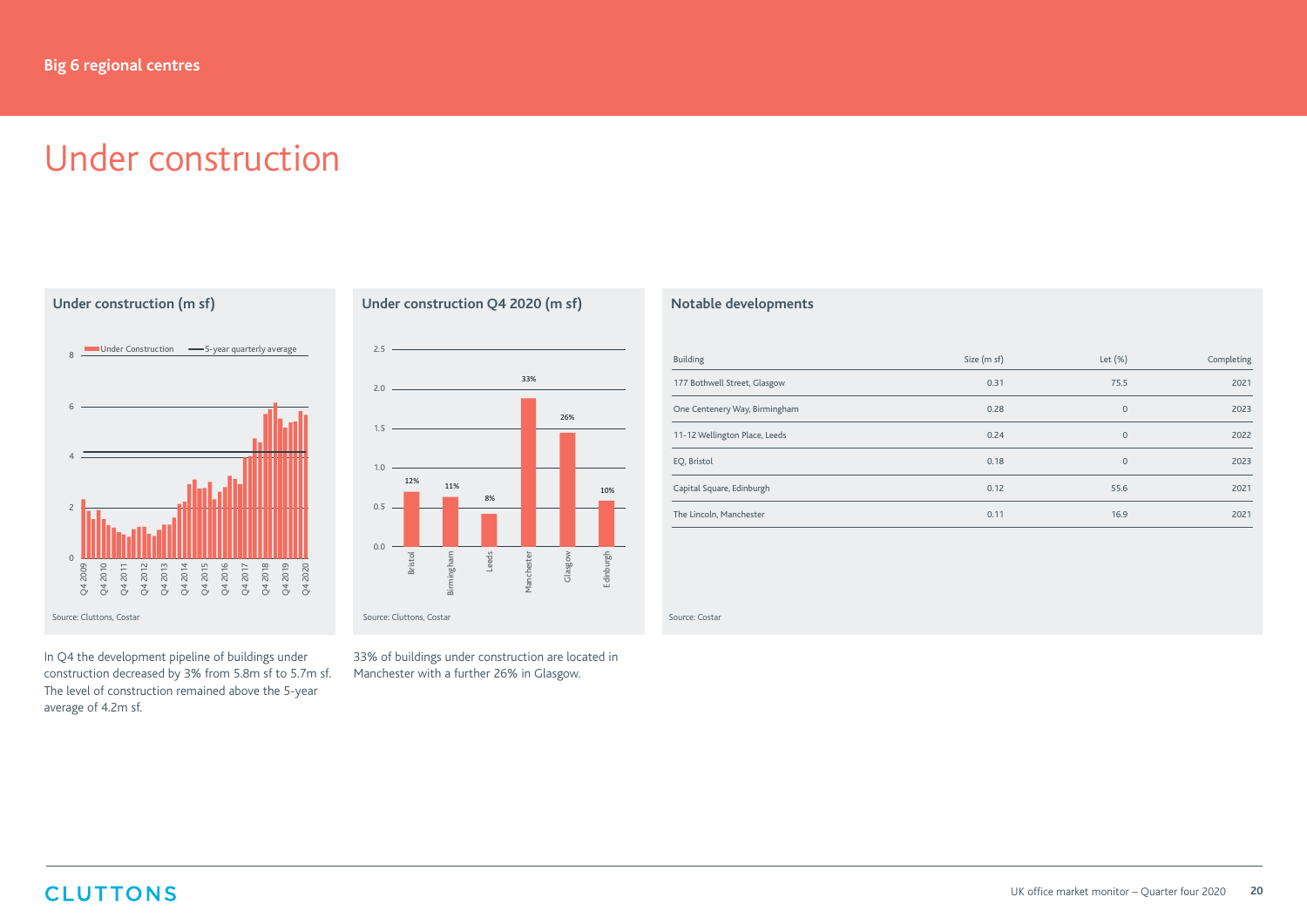## Development

### **Rolling 12 month completions and 3-year pipeline (m sf)**

![](_page_20_Figure_3.jpeg)

In 2020 11 buildings were completed providing 1.4m sf of space. Of this space, 47% or 647,000 sf had been pre-let. A further 5.7m sf of office space is due to be completed in the next three years. 3.74m sf or 66% of this space has already been let.

### **Development completions 2020 (000 sf)**

![](_page_20_Figure_6.jpeg)

In Manchester, Birmingham and Leeds, 5 buildings were completed in Q4. 3 Arena Central on Broad Street was one of two completions in Birmingham in 2020. It provided an additional 240,000 sf and was entirely pre-let let to HMRC.

### **Recent completions**

| <b>Building</b>                       | Size (m sf) | Let $(\%)$ | Estimated rent (£ per sf) |
|---------------------------------------|-------------|------------|---------------------------|
| 3 Arena Central, Birmingham           | 0.24        | 100        | 23-28.50                  |
| Building 1, Circle Square, Manchester | 0.24        | 47         | 30                        |
| Building 2, Circle Square, Manchester | 0.16        | 4.2        | 30                        |
| 4 Wellington Place, Leeds             | 0.16        | 88.2       | 28.75-35.25               |

Source: Costar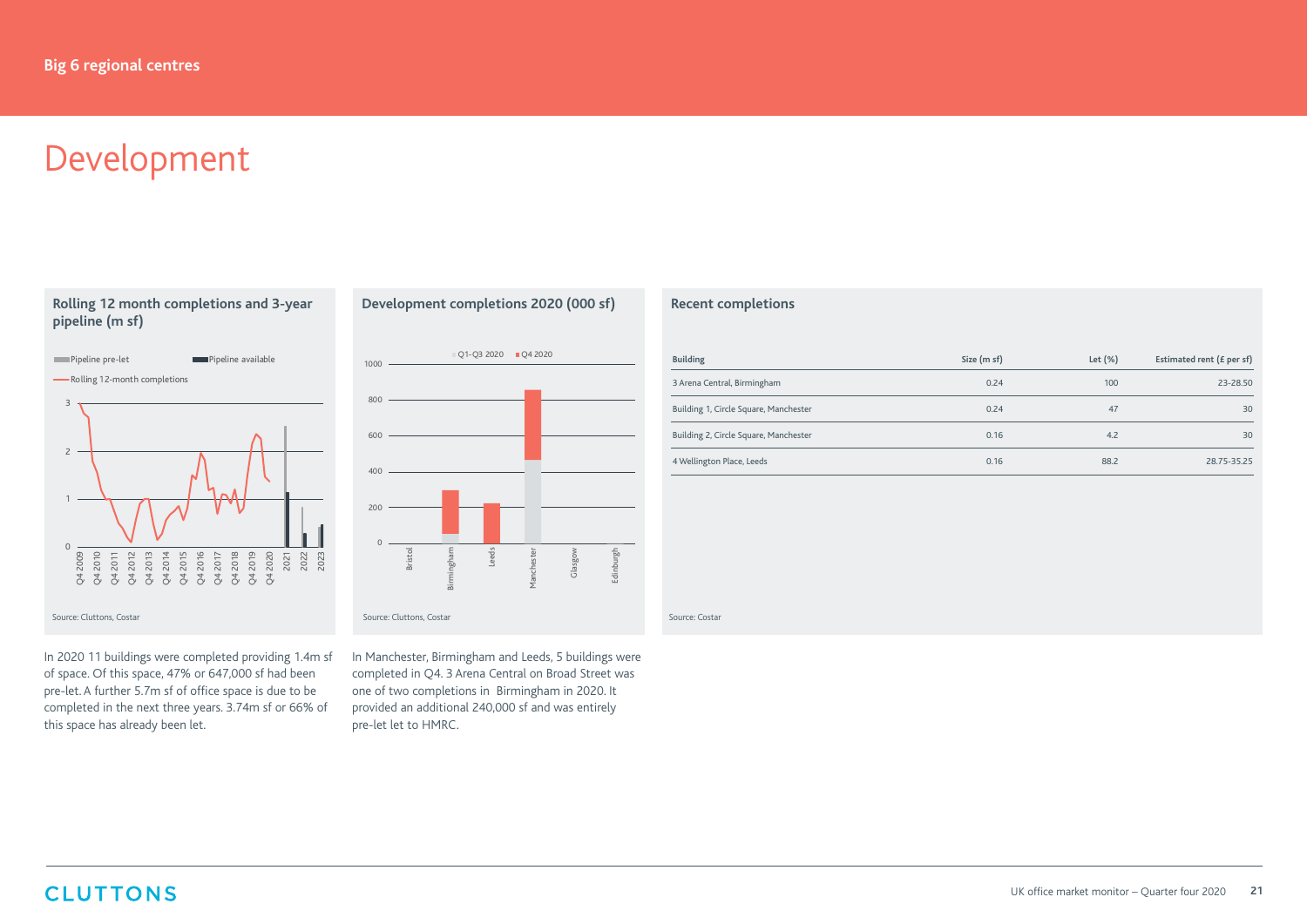## Investment

![](_page_21_Figure_2.jpeg)

Investment into regional offices decreased by 6% in Q4 to £287m from £306m in Q3. At £785m, 2020's investment total was the lowest since 2012.

### **Investment volumes (£m)**

![](_page_21_Figure_5.jpeg)

Liquidity was limited in the first half of the year but in Q4 investment activity recovered strongly in Leeds and Manchester.

### **Recent transactions**

| <b>Building</b>              | Price (£m) | Yield $(\%)$ | <b>Buyer</b>                 |
|------------------------------|------------|--------------|------------------------------|
| 55 Colmore Row, Birmingham   | 104.50     | 4.80         | Union Investment Gmbh        |
| 56 Oxford Street. Manchester | 48.41      | Undisclosed  | <b>XLB</b> Investments       |
| Quartermile Three, Edinburgh | 45.25      | 4.60         | KanAm Group                  |
| Bridgewater Place, Leeds     | 84.50      | 6.60         | M7 Real Estate               |
| 30 Brown Street. Manchester  | 21.50      | 6.00         | <b>CBRE Global Investors</b> |
| Spectrum, Bristol            | 20.00      | Undisclosed  | Impact Capital Group         |

Source: Property Data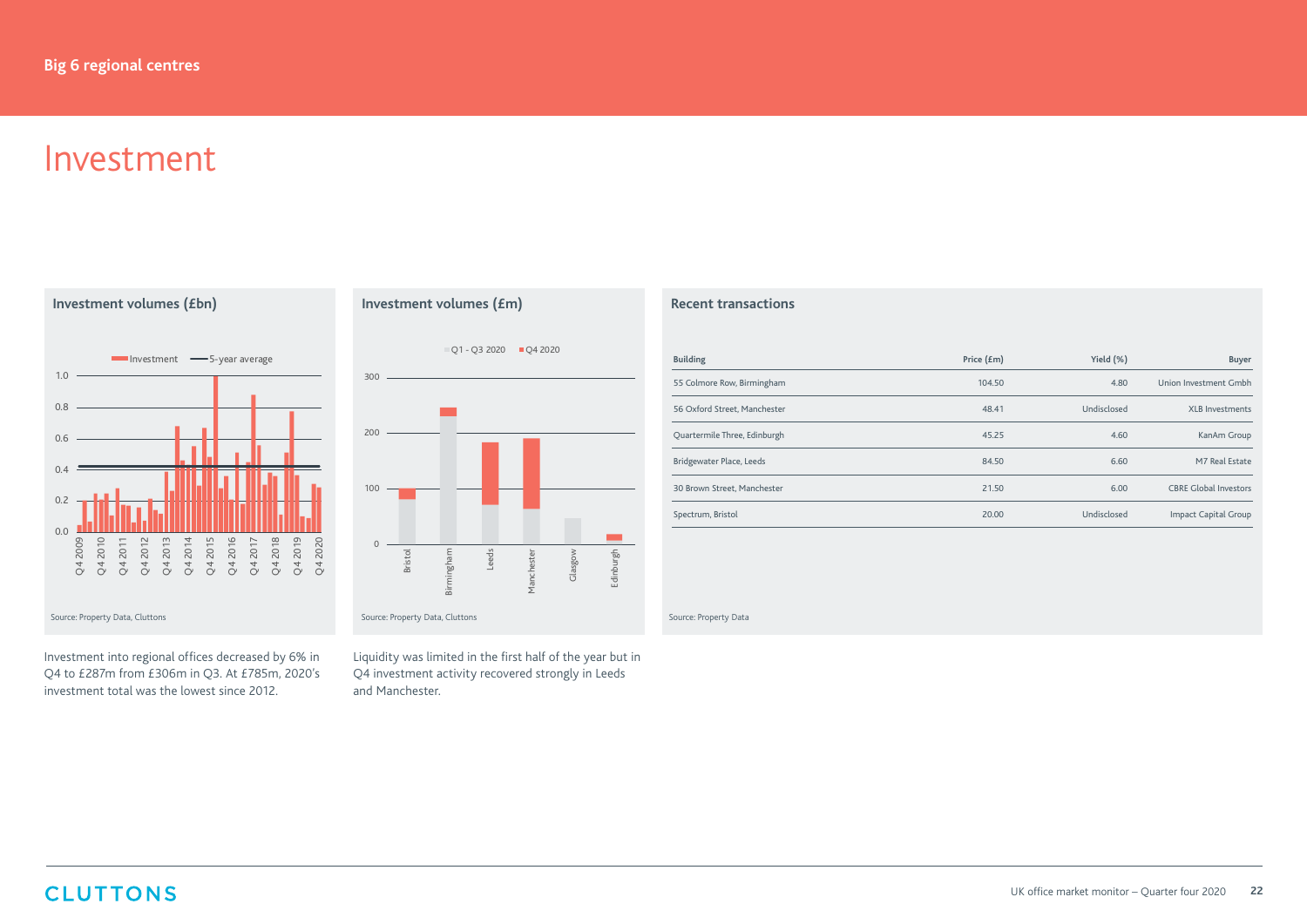# Investment (continued)

![](_page_22_Figure_2.jpeg)

Since the GFC overseas investors have been responsible for 35% of investment purchases in the Big 6 regional centres. In Q4 2020 55% of central London office investment purchases were funded by overseas money.

### **Net investment Q4 2020 (£m)**

![](_page_22_Figure_5.jpeg)

In 2020 net investment, that is purchases less sales, by Private Property Companies amounted to £189m. Overseas investors put a further £89m into regional offices. In a very thin market of just three transactions REITs sold £125m and acquired just £6m.

### **Yields and capital value growth (%)**

|                | Yields  |         |         | Capital value growth |          |        |
|----------------|---------|---------|---------|----------------------|----------|--------|
|                | Q4 2020 | Q3 2020 | Q4 2019 | Q4 2020              | 12 month | 3 year |
| <b>Bristol</b> | 5.50    | 5.50    | 5.50    | $-0.9$               | $-3.1$   | 1.4    |
| Birmingham     | 6.00    | 6.00    | 6.25    | $-0.6$               | $-4.6$   | $-1.2$ |
| Leeds          | 5.75    | 5.75    | 5.75    | $-0.7$               | $-0.4$   | 0.2    |
| Manchester     | 5.00    | 5.00    | 5.00    | $-1.6$               | $-7.4$   | $-1.0$ |
| Glasgow        | 6.25    | 6.25    | 6.25    | $-1.3$               | $-5.3$   | $-0.9$ |
| Edinburgh      | 5.00    | 5.00    | 5.00    | $-0.4$               | $-3.4$   | 2.1    |

#### Source: MSCI, Costar